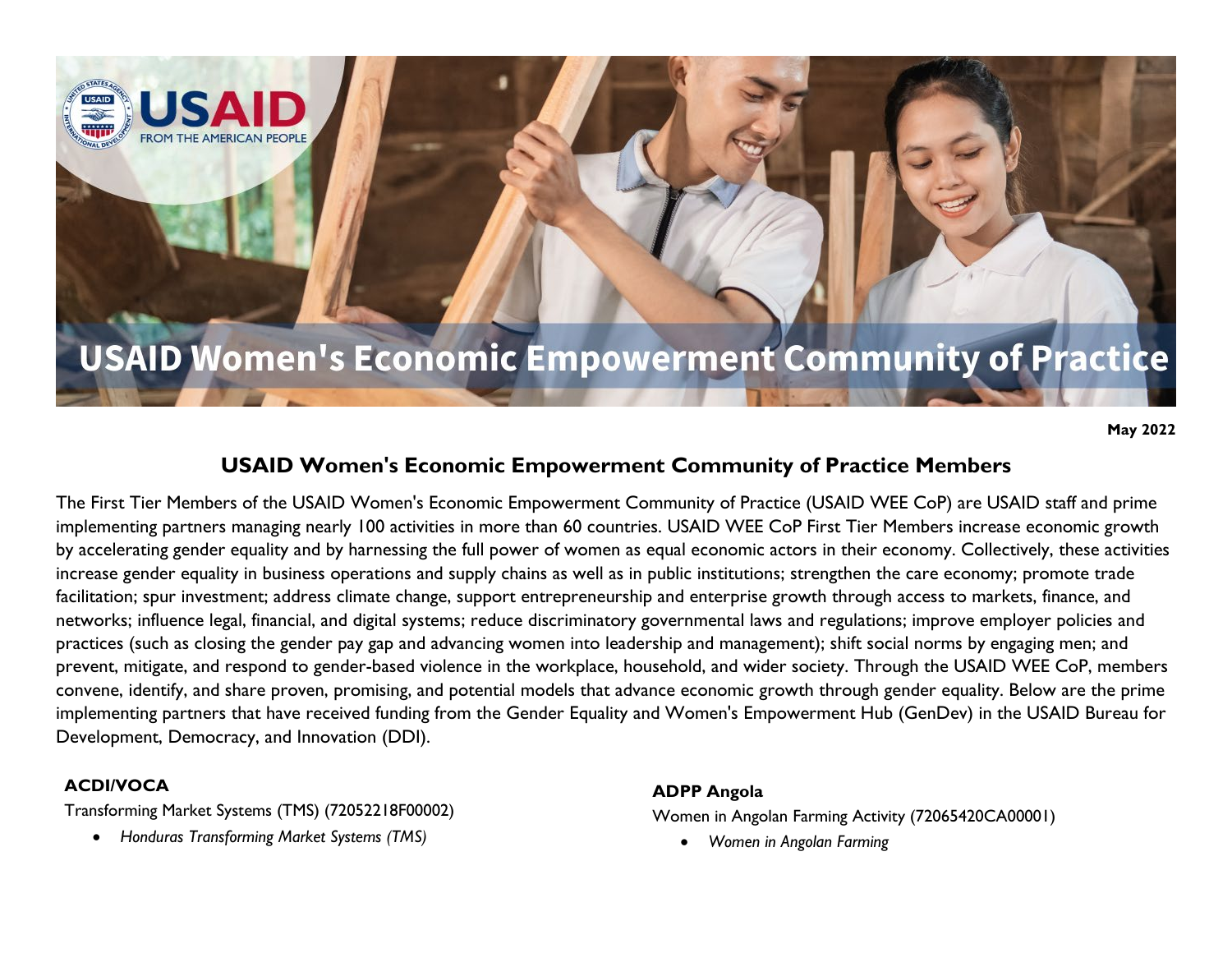#### **American Bar Association (ABA) Fund for Justice and Education (FJE)**

Eswatini Incentive Fund Activity (72067420FA00007)

• *Eswatini: Women's Employment for Economic Recovery*

### **Arizona State University**

Youthmappers (7200AA18CA00015)

• *Everywhere She Maps*

#### **Banyan Global**

Gender Integration Technical Assistance (GITA) II (7200AA19M00013)

• *USAID Women's Economic Empowerment Community of Practice component under GITA II*

## **Cardno Emerging Markets USA, Ltd.**

PNG Biodiversity Program (72049219CA00008)

• *Promoting Women's Economic Empowerment in Papua New Guinea*

## **Center for Agribusiness and Rural Development (CARD)**

Rural Economic Development - New Economic Opportunities (RED-NEO) (72011119CA00001)

• *Armenia: Women Leading Rural Entrepreneurship*

## **Chemonics International, Inc.**

SERVIR and Climate Services Support Activity (SERVIR Support) project (AID-OAA-TO-15-00059)

• *SERVIR in partnership with NASA*

E-PESO (AID-492-C-15-00001)

• *Supporting the Philippines' Journey to Self-Reliance through Women's Economic Empowerment (E-PESO)*

Agribusiness Development Activity (72011520C00002)

• *AEECA- WEE Incentive Fund in Uzbekistan*

# **Commercial Transport Academy (CTA)**

Private Sector Productivity (72067421FA00010)

• *Partnership to increase safety for women in the workforce in South Africa*

## **Consultative Group on International Agricultural Research (CGIAR)**

Consultative Group on International Agricultural Research (CGIAR) Fund II follow-on grant to the World Bank (AID-BFS-IO-17-00005)

• *RFS Gender Responsive Agricultural Policy*

### **Cooperative for Assistance and Relief Everywhere (CARE)**

Agriculture Governance, Resilience, and Economic Empowerment (AGREE) Activity (AID-641-A-16-00004)

• *Women in Shea Initiative (WISH)*

Women Thrive in Bangladesh (72038821CA00003)

• *Bangladesh: Women Thrive in Bangladesh*

## **Creative Associates International**

Feed the Future West Africa Trade and Investment Hub (WATIH) (72062019C00003)

• *Global Development Alliance with Alaffia | Black Buffalo, Ethical Apparel Africa, Savannah Fruits Company partnerships under the West Africa Trade and Investment Hub*

Swift 5 (7200AA21F00003)

• *El Salvador - OTI - asset transfers*

# **Crystal Fund**

Youth Entrepreneurial Skills for Advancing Employability and Income Generation in Georgia (YES-Georgia) (AID-114-A-15-00009)

• *Supporting Youth and Women Entrepreneurship in Georgia (YES Georgia)*

## **Cultivating New Frontiers in Agriculture (CNFA)**

Private Sector Activity (PSA) (72011219C00001)

• *Azerbaijan: Women in Associations: Leadership and Linkages (WALL)*

## **Development Alternatives, Inc. (DAI)**

T-Digital Technical Assistance-Digital Frontiers (AID-OAA-A-17- 00033)

• *WomenConnect Challenge - Round 2*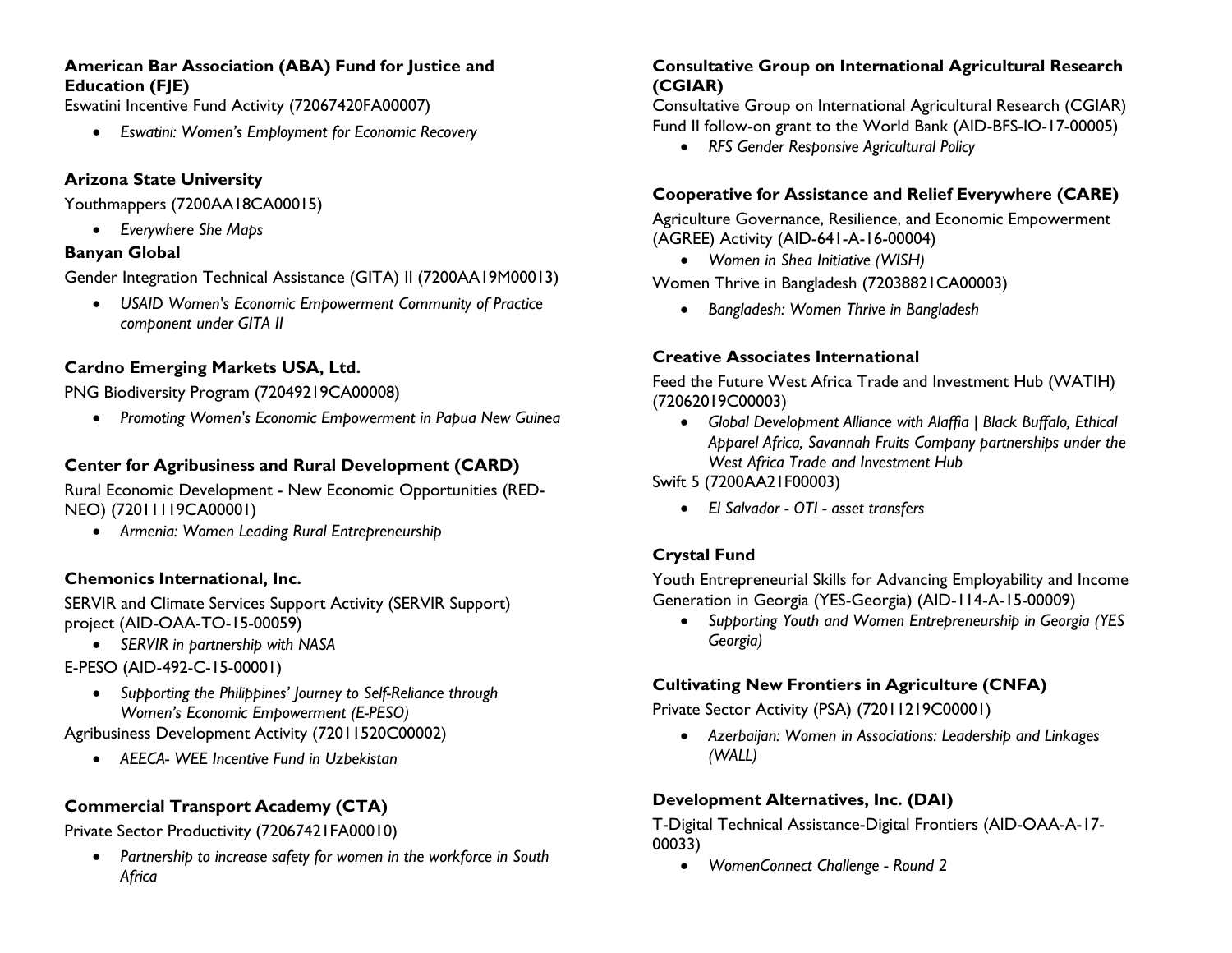- *Mastercard Project Kirana*
- *Mastercard Start Path*
- *Microsoft Women's Digital Inclusion Partnership*
- *WomenConnect Challenge - Round 3*

#### INVEST: Blended Finance for Women Entrepreneurs (AID-OAA-C-17- 00090)

• *Invest in Women Portfolio/INVEST | Grand Challenge: Women Enabled in the Economy*

Protect Wildlife Activity (AID-492-TO-16-00002)

• *Supporting the Philippines' Journey to Self-Reliance through Women's Economic Empowerment - Philippines/ Protect Wildlife Activity*

Integrated Natural Resources Management (INRM) (7200AA20F00010)

• *Strengthening Governance and Control of Natural Resources to Advance Women's Economic Empowerment*

Justice, Human Rights, and Security Strengthening Activity (AID-522- TO-16-00007)

• *Honduras - Unidos por La Justicia*

Employment for Youth (72052221C00001)

• *Honduras - Youth Employment for Migration Prevention*

# **ECD Enterprise Incubator (Pty) Ltd.**

Economic Support (72067421FA00011)

• *Women Enabling Women - South Africa*

## **EnCompass, LLC**

Data and Evidence for Education Program (DEEP) (7200AA18M00018)

• *Research on Better Employment Measurement*

# **Federación de Cooperativas de Producción (FECOPROD)**

Inclusive Value Chains for Rural Development Program (AID-526-A-13-00002)

• *Paraguay Value Chain Activity*

## **FHI 360**

Deepening Linkages in Civic Participation Activity (72011519CA00005)

• *AEECA- Kyrgyz Republic: "Rural Women's Crisis Centers: A Refuge from GBV"*

## **Forest Trends**

Natural Infrastructure for Water Security (NIWS) (72052718CA00002)

• *Women in Peruvian Water Security*

## **Freedom House**

Tuyage (Let's Talk): Information Access and Economic Discourse Strengthening Activity (72069518LA00001)

• *Burundi: Enabling Environment for Economic Empowerment of Women in Burundi (E4W)*

## **FSC Indigenous Foundation**

Indigenous Peoples' Alliance for Rights and Development (IPARD) (7200AA20CA00013)

• *Guatemala - IPARD*

## **German Marshall Fund of the United States (GMF)**

European Neighbourhood Policy (ENP) Grant (AID-OAA-A-17-00032)

• *AEECA- Azerbaijan - Law, Rights and Awareness Program*

## **Impact Investment Exchange Pte. Ltd. (IIX)**

Women's Livelihood Bond (WLB) ASSET II and IMPACT (497-DCA-19-012)

• *\$100 Million Women's Livelihood Bond II*

## **Indus Tree Crafts Foundation**

Producer-Owned Women Enterprises (POWER) (72038619CA00003)

• *Producer-Owned Women's Enterprises*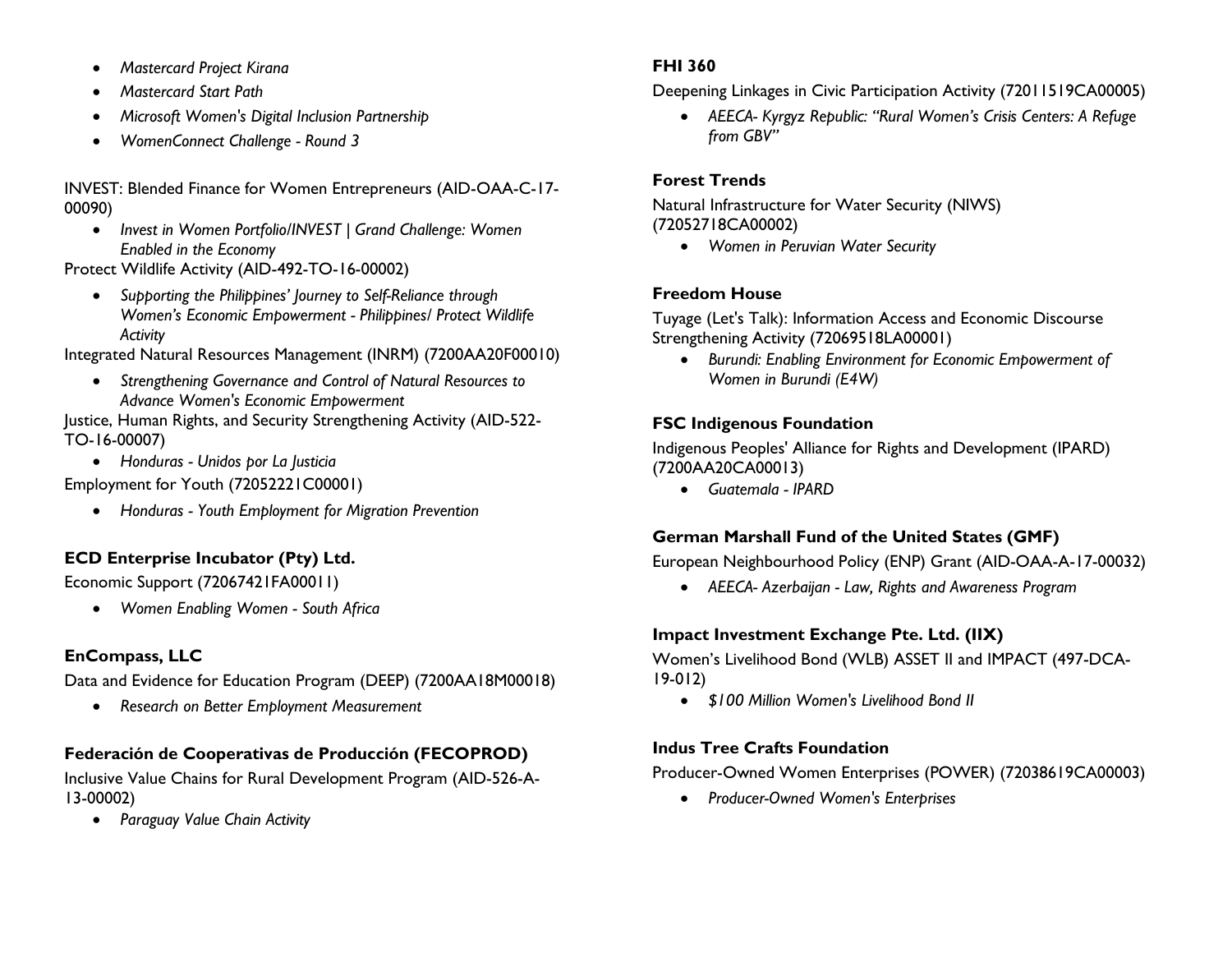#### **Institute of International Education (IIE)**

JAdi Pengusaha MandiRI (JAPRI): Become an Independent Entrepreneur Program (AID-497-A-17-00005)

• *JAPRI (JAdi Pengusaha MandiRI) - Becoming an Independent Entrepreneur*

## **Integra Government Services International, LLC**

LEAP III: Learning, Evaluation, and Analysis Project (7200AA18M00004)

• *LEAP III*

## **International City/County Management Association (ICMA)**

Strengthening Urban Resilience for Growth with Equity (SURGE) (AID-492-H-15-00001)

• *Supporting the Philippines' Journey to Self-Reliance through Women's Economic Empowerment - Philippines/ Strengthening Urban Resilience for Growth with Equity (SURGE)*

#### **International Republican Institute (IRI)**

Increasing Political Participation in Belarus Activity (72011319LA00001)

• *AEECA- Belarus: Empowering Belarusian Women Leaders*

## **International Rescue Committee (IRC)**

Private Sector Opportunity (PRO)-Jeunes (72062421CA00001)

• *Pro-Jeunes Vocational Training for Women in Energy*

Women's Economic and Social Empowerment (Transform) (72039119CA00001)

• *Increasing Access: Pakistan*

## **International Union for Conservation of Nature (IUCN)**

Gender Equality for Climate Change Opportunities (GECCO) (AID-EGEE-IO-13-00004)

• *Scaling Women's Economic Empowerment in Fisheries- AGENT*

#### **Laboratoria**

Women Prospering in Technology (7200AA19FA00020)

• *Women Prospering in Technology*

## **Lutheran World Relief**

The Expanding Lebanon's Labor Force (ELLF) Program (72026820CA00001)

• *Lebanon: Expanding the Women's Labor Force in Lebanon*

#### **Making Cents International**

YouthPower2: Learning and Evaluation (YP2LE) (7200AA19M00018)

• *Unleashing the Economic Leadership Power of Young Women*

## **Management Sciences For Health (MSH), Inc.**

Integrated Health Services Activity (72068018CA00001)

• *A Micro-Journey to Self-Reliance: Economic Reintegration for Victims of Gender-Based Violence*

## **Massachusetts Institute of Technology (MIT)**

Massachusetts Institute of Technology (MIT) - Higher Education Solutions Network (HESN) (AID-OAA-A-12-00095)

• *Women Prospering in Technology - Evaluation*

## **Millennium Challenge Corporation (MCC)**

## MCC for ICASS ASP Agreements (72EGEE20H00005)

• *Millennium Challenge Corporation: Business Data Lab*

## **Nathan Associates, Inc.**

Inclusive Growth in ASEAN through Innovation, Trade, and E-Commerce (ASEAN-USAID IGNITE) (72049718C00004)

• *Accelerating Women's Entrepreneurship Partnership: Cherie Blair Foundation for Women and Qualcomm Wireless Reach*

## **National Aeronautics and Space Administration (NASA)**

National Aeronautics Space Administration (NASA II) IAA (AID-EGEE-T-15-00003)

• *SERVIR in partnership with NASA*

SERVIR Global Science Coordination w/NASA Inter-Agency Agreement (720BFS20T00001)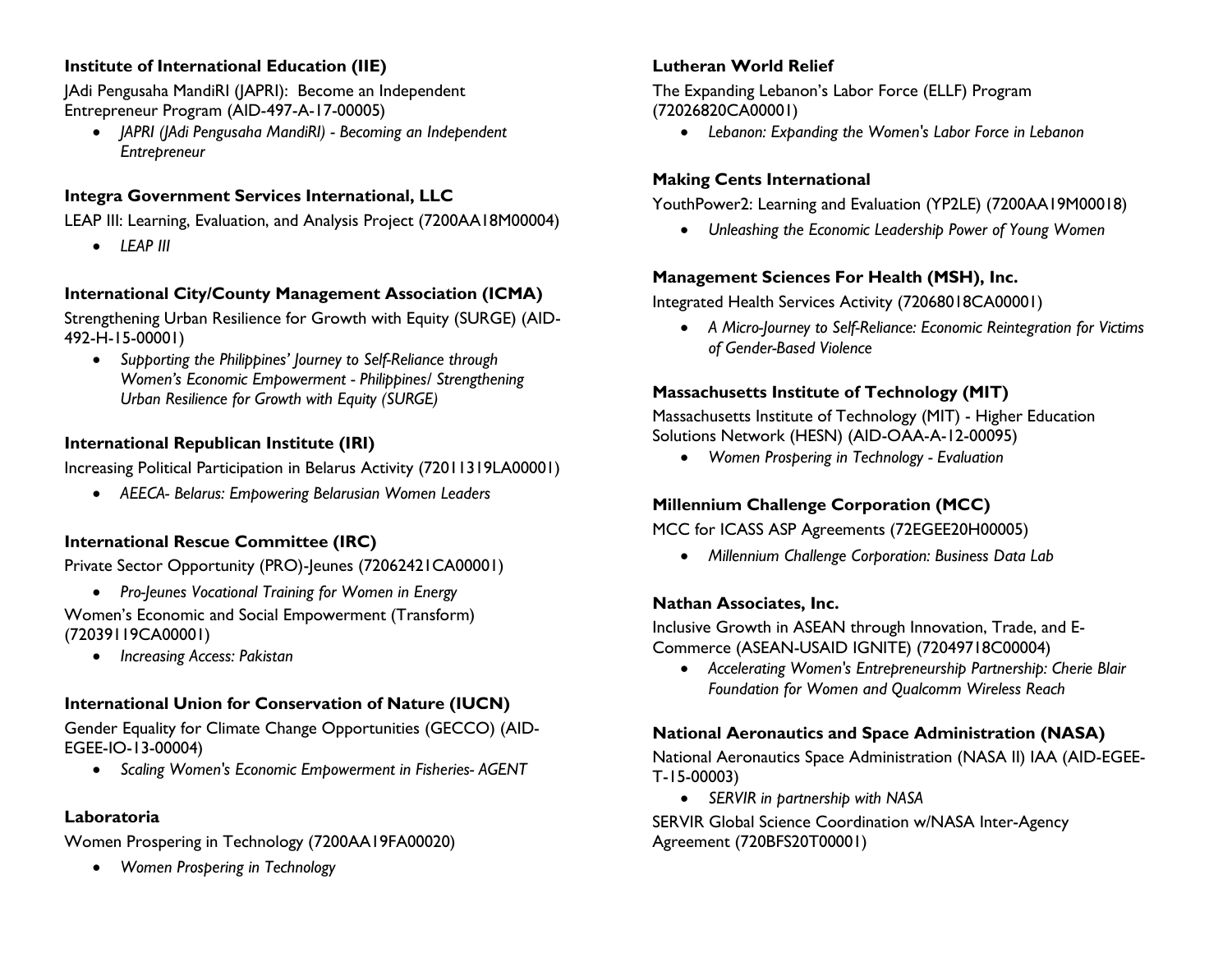• *Partnerships: Enhanced Economic Productivity through Enabling Women's Access to Gendersensitive Satellite-based Agricultural Insurance*

#### **National Association of Regulatory Utility Commissioners (NARUC)**

Energy Regulatory Partnership Program (AID-OAA-A-16-00049)

• *Europe & Eurasia: Advancing Women Leaders in Energy | AEECA - Europe and Eurasia - WEE Advancing Women Leaders in Energy (Part II)*

## **National Renewable Energy Lab (NREL)**

Technical Collaboration on Advanced Energy Systems (AID-EGEE-P-17-00004)

• *Women Empowered with Energy*

#### **Palladium International**

Variable Payment Obligation (VPO) Colombia (7200AA19FA00018)

• *Partnering to Accelerate Entrepreneurship (PACE) Colombia WEE Expansion*

Catalyze Blended Capital Investment Platform (7200AA19C0008)

• *Invest in Women Portfolio/Catalyze | Financial Resilience for Women-Led Enterprises*

Catalyze Blended Capital Investment Platform (7200AA19C00080)

- *AEECA- Engines of Growth- Kosovo/Albania*
- *EduFinance - Early Childhood Care*
- *Improved Social Protection and Economic Empowerment of Women in Asia*

Creating Economic Opportunities (CEO) Activity (72052018C00001)

• *Guatemala: Women in Supply Chains*

Kenya Investment Mechanism (KIM) Activity (72061518C00004)

• *Investing in Kenyan Women*

#### **Rainforest Alliance**

DCHA New Partners Initiative (NPI) (7200AA20CA00018)

• *Women's Economic Empowerment in Mesoamerica*

#### **Regional Centre for Mapping of Resources for Development (RCMRD)**

SERVIR: RCMRD (720BFS20IO00004)

• *Partnerships: Enhanced Economic Productivity through Enabling Women's Access to Gender- sensitive Satellite-based Agricultural Insurance*

#### **RTI International**

East Africa Energy Program (EAEP) (72067419F00004)

• *Women In Rwandan Energy (WIRE) Initiative*

## **SEWA Bharat**

Udyami: Building Resilience of Women Micro-entrepreneurs (72038620CA00011)

• *India: Building Resilient Women Entrepreneurs*

#### **Solidarity Center**

Global Labor Program (AID-OAA-L-16-00001)

• *Global Labor Program: Levi-Strauss Lesotho partnership*

## **SSG Advisors, LLC (DBA Resonance)**

Investing in Women to Strengthen Supply Chains (7200AA20CA00001)

• *Women's Economic Empowerment Global Development Alliance with USAID and PepsiCo | Global Development Alliance on Women's Empowerment with PepsiCo*

Applied Innovation and Acceleration - Challenges and Prizes (7200AA18C00072)

- *Better Together Challenge*
- *MujerProspera (Woman Prosper) Challenge: Regional Challenge to Advance Gender Equality in El Salvador, Guatemala, and Honduras*

## **Strategic Impact Advisors (SIA)**

Agent Network Strengthening (ePayments) Program (ANSP) (AID-OAA-A-16-00070)

• *Digital Financial Literacy Campaign*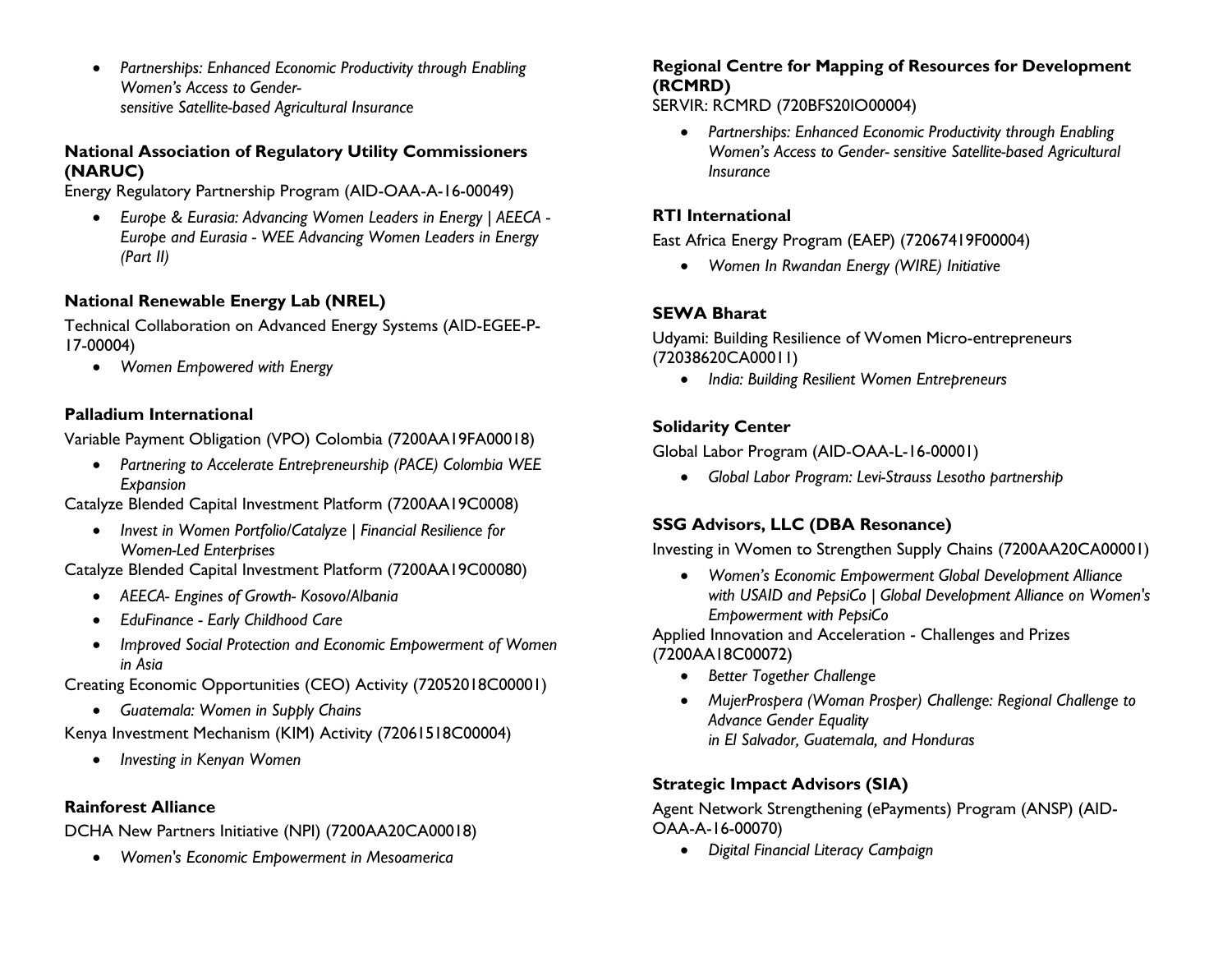#### **Strathmore University**

Kenya Small Business Development Centers (72061521CA00016)

• *Partnership to Train Kenyan Women Entrepreneurs in Collaboration with UPS*

#### **Tetra Tech, Inc.**

Water, Sanitation, and Hygiene Partnerships and Learning for Sustainability (WASHPaLS) (AID-OAA-TO-16-00016)

• *Promoting Women's Empowerment Through Equal Facilities Access in the Workplace*

Workplace Advancement for Gender Equality (WAGE) (7200AA19F00013)

- *Women Powering Africa*
- *Expansion of Engendering Utilities | Workplace Advancement for Gender Equality Task Order (WAGE)*
- *Self-Empowerment and Equity for Change (SEE Change) Initiative*

Global Solid Waste Task Order Clean Cities, Blue Ocean (CCBO) (7200AA19F00016)

- *Women Empowered in Recycling and Waste Management*
- *Philippines and Indonesia: Women in Waste Economic Empowerment (WWEE)*

Integrated Land and Resource Governance (ILRG) (7200AA18F00015)

- *PepsiCo Partnership*
- *Women's Land Rights - ILRG | Women's Land and Property Rights - ILRG*

Guatemala Urban Municipal Governance Project (AID-520-TO-17- 00001)

• *Guatemala Urban Municipal Governance*

#### **The Asia Foundation**

Accelerate Women's Entrepreneurship for Peace and Prosperity in Mindanao (Accelerate) Project (7200AA20CA00020)

• *New Partnerships Initiative (NPI): Mindanao*

#### **The Aspen Institute**

Advancing Women's Empowerment Catalyst Fund (7200AA19CA00016)

• *Aspen Network of Development Entrepreneurs (ANDE) Partnership | Learning Agenda - ANDE Partnership* 

Guatemala Entrepreneurship Development Innovation (GEDI) (72052021FA00002)

• *Guatemala - GEDI*

#### **Training Resources Group (TRG), Inc.**

Communications, Evidence and Learning (CEL) (7200AA18M00006)

- *Women's Land Rights - CEL | Women's Land and Property Rights - CEL*
- *Land Evidence for Economic Rights and Gender Empowerment (LEVERAGE)*

#### **U.S. Department of Agriculture (USDA)**

Analytical Support Services and Evaluations for Sustainable Systems (ASSESS) (AID-624-P-14-00004)

• *Female Apparel Manufacturers in Ghana*

#### **U.S. Department of Commerce**

Commercial Law Development Program (CLDP) Dominican Republic Procurement Transparency Activity (AID-517-T-16-00001)

• *U.S. Department of Commerce partnership with the Dominican Republic*

#### **U.S. Department of State**

U.S. Department of State IAA (72EGEE20H00003)

- *U.S. Department of State: Women Empowered - Realizing Inclusive and Sustainable Economies (WE RISE)*
- U.S. Department of State IAA (IAA DoS)
	- *U.S. Department of State Secretary's Office of Global Women's Issues (S/GWI) Transfer*